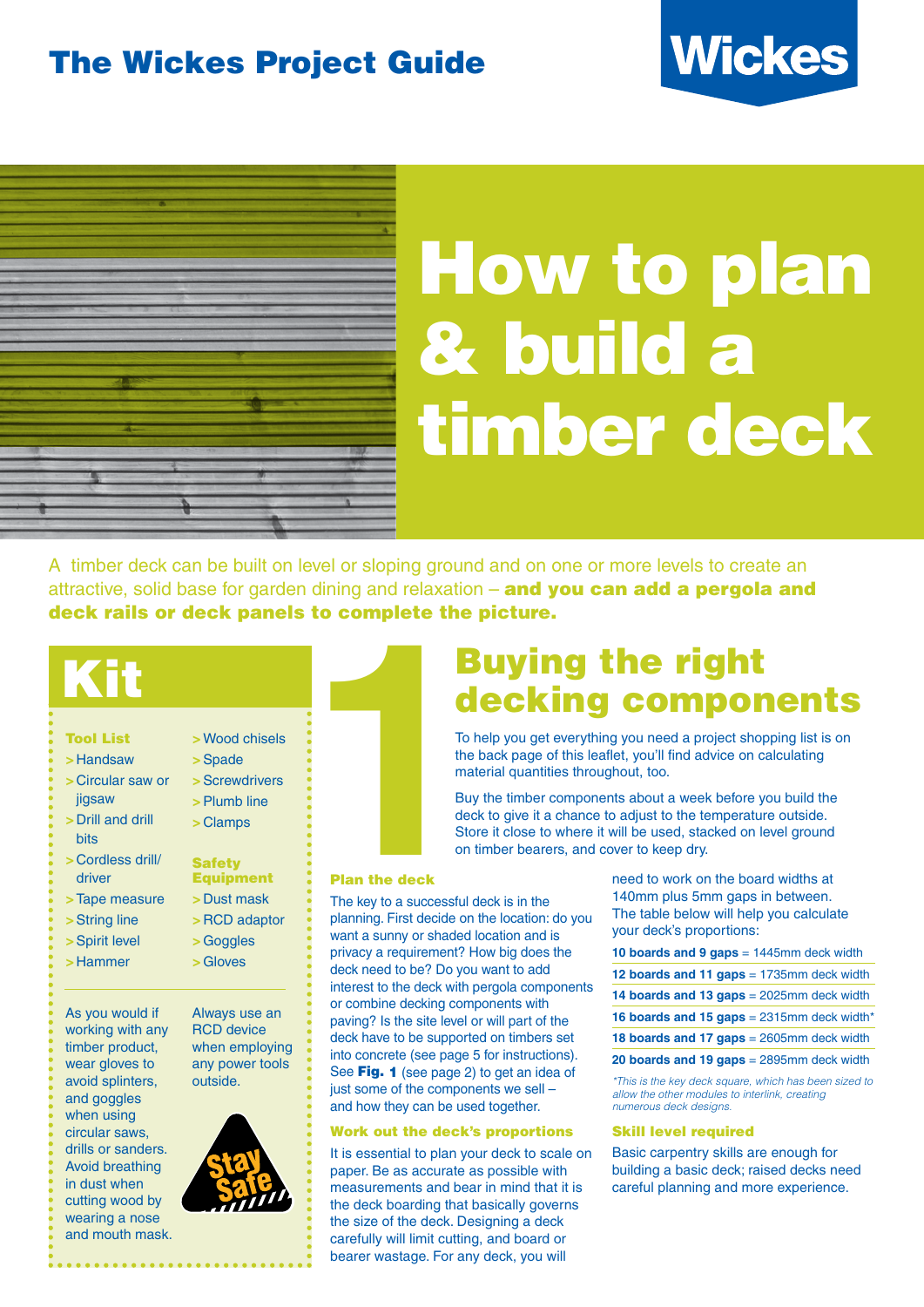#### Planning pitfalls

- > Decks built in permanent shade can be affected by damp and algae growth, so be prepared to clean and treat these once a year to preserve the timber. Avoid very wet areas completely.
- > Very large decks and raised decks may require planning permission, so check with the local council before you start work.
- > Raised decks should not be built with the deck level more than 600mm above ground level without specialist advice.
- > When installing posts or levelling the ground, take special care not to damage underground cabling, pipes or drainage, and do not permanently obstruct manhole covers or other services.



# First graded joists are recember on structing a raised<br>when constructing a raised<br>construct the simple, rectangular deck frame shown in Fig. 2 deck frame

Construct the simple, rectangular deck frame shown in Fig. 2

Our basic deck support bearer layout in Fig. 2 has an overall size of 3040 x 2400mm. The width of this basic deck is based on the use of 21 uncut 2.4m long and 140mm wide deck boards with 20 gaps of 5mm between them (the calculation is: (21 x 140mm)  $= 2940$ mm) + (20 x 5mm = 100mm) = 3040mm total width). The base is designed to provide a complete perimeter with intermediate bearers at no more than 500mm spacings. The bearers are cut to length to suit the dimensions.

#### Prepare the ground

Ensuring the ground is level and dry will help prolong the deck's life.

**1. Measure out the deck** Following your plan drawing, measure and mark out the deck area, using pegs and a string line. If you are constructing a deck on level ground, further marking out should not be needed, as the bearers can be laid out in the positions where they will be used.

**2. Level the ground** If the ground is slightly uneven, level it off, working in a 1:80 fall for drainage, and make sure that it is firm. If laying the deck over lawn or weeds, remove them, and cover the ground with Wickes Landscaping Fabric to prevent future growth under the deck.

**3. Add pea shingle** If the ground is soggy or likely to become so in wet periods, spread pea shingle over the landscape fabric to a depth of about 25mm. Your bearer frame will bed down on to the shingle and will, to a large extent, be kept off almost permanently wet ground



Plan the deck so that it slopes very slightly (a 1:80 fall is sufficient), and use fluted deck boards that run in the direction of the slope; this will aid rainwater run-off, meaning the deck is less slippery and less prone to algae build-up

#### Construct a basic deck bearer frame

The basic deck support bearer layout will change with the varying deck board patterns – see **Fig. 3** (see page 3).

**1. Lay out the outer deck frame**  Mark, cut and lay out the outer frame first using 80 x 80mm bearers. Ensure the frame rests flat and is totally supported. If you find hollows under the frame or areas where it is held off the ground, adjust the ground level to prevent the deck being springy. As you work, treat every cut end with Wickes Decking Preserver.

Fig. 2 Basic deck support bearer layout



**2. Fix the deck frame** Clamp then join the frame at each corner using two 150mm (6") timber drive screws. As you proceed, use a spirit level to make sure the frame remains flat. Its corners should be square, too, and you can check this by measuring the frame's diagonals; they should be equal.

**3. Fit intermediate bearers** Now mark, cut and fit the intermediate bearers, remembering the maximum 500mm spacing limit, and checking they are flat with a spirit level. If longer bearers are needed, these can be clamped then joined together by screwing together off cuts with 150mm (6") timber drive screws.

#### Trade Tip

When fixing your deckboard to the frame, use decking screws as they can easily be removed without damaging the wood. Clamping timbers together before screwing stops them moving out of alignment during the fixing operation. Don't just use preserver on cut ends – use it in drill holes to help prolong the deck's life, too.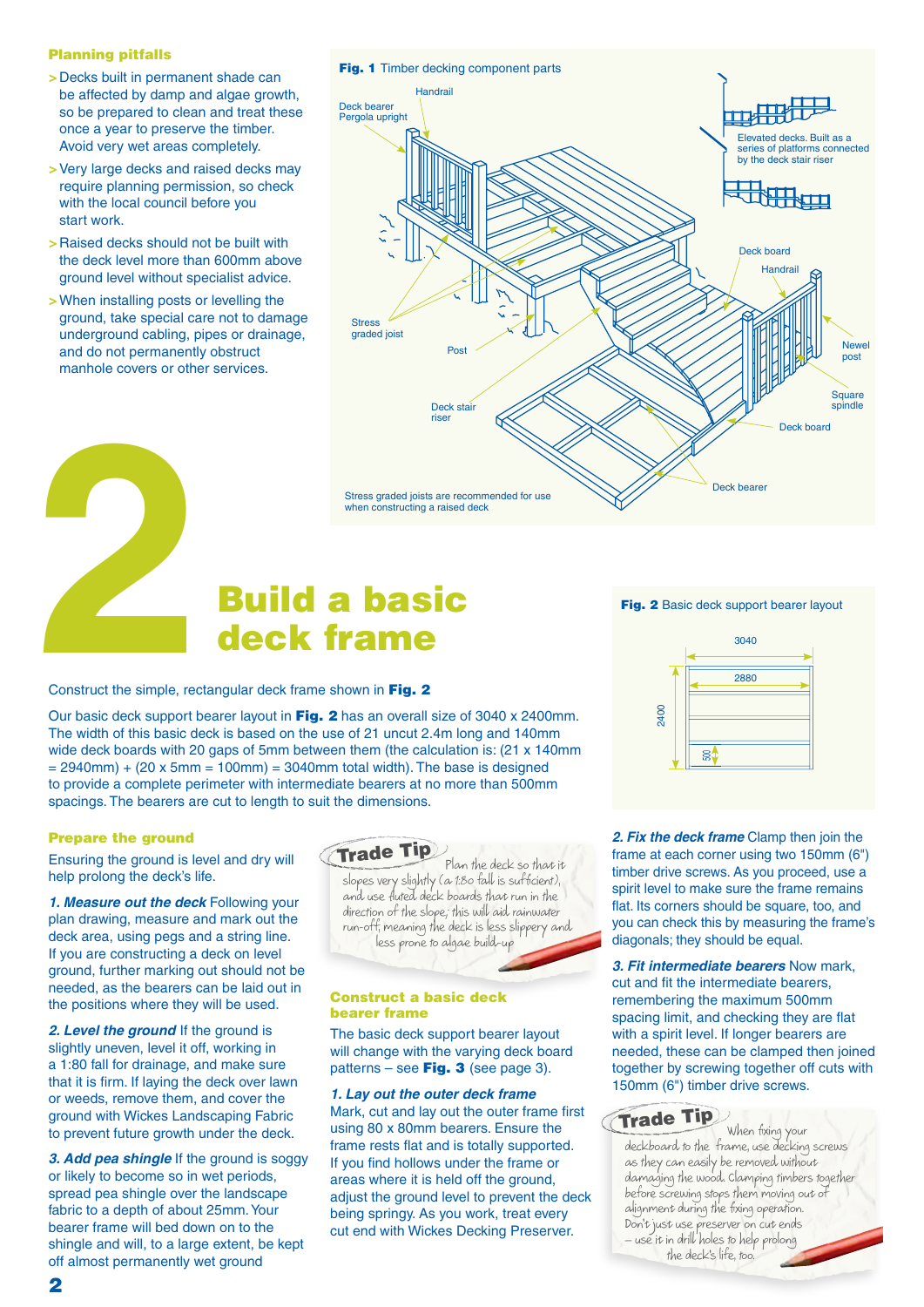

## to the frame

With the basic deck support bearer frame complete, you can begin to lay deck boards.

The different deck board layouts shown in Fig. 3 from chevron to diagonal, are created using 140mm wide boards and 80 x 80mm bearers. Plan your layout before assembling your bearers, as the pattern will affect the spacing and number of bearers. For example, double bearers will be needed for some chevron styles see Fig. 4.

#### **1. Check the deck board layout**

2400

2400

2400

2400

Loose-lay boards initially to determine what the gaps will actually need to be – the variations in timber mean you should not stick rigidly to fixing the first board. measuring or using a 5mm spacer, then fixing the next board and so on.

**2. Secure the deck boards** Once you are happy with the layout and spacing of the deck boards, fit and secure them to the bearers with 65mm (no.8 x 2½") decking screws, using two screws per board to each and every bearer to avoid cupping.



Gaps between decking boards should be at least 5mm to allow for expansion and for rainwater to drain through freely – cut a piece of timber to 5mm and use between boards for a consistent gap (Wickes flooring spacers do the same job).

#### Trade Tip

If you are joining two cut deck boards together in a long run, screw them down at an angle 10mm from the end of each board to securely fix them to the joist beneath.

Locate the screws about 15mm in from the edge of each board and in a hollow, see Fig. 5 over-sized and trimmed later, see Fig. 6.

**3. Cut curved edges** If you want to create a curved edge, bear in mind that the unsupported decking cannot be more than 150mm away from a bearer. Mark out curves using a string line in an arc or with a piece of timber fixed to create an arc see Fig. 7.

Deck boards

**4. Edge the deck** Add deck boards around the edges to frame the deck and finish it neatly see Fig. 8 (see page 4).



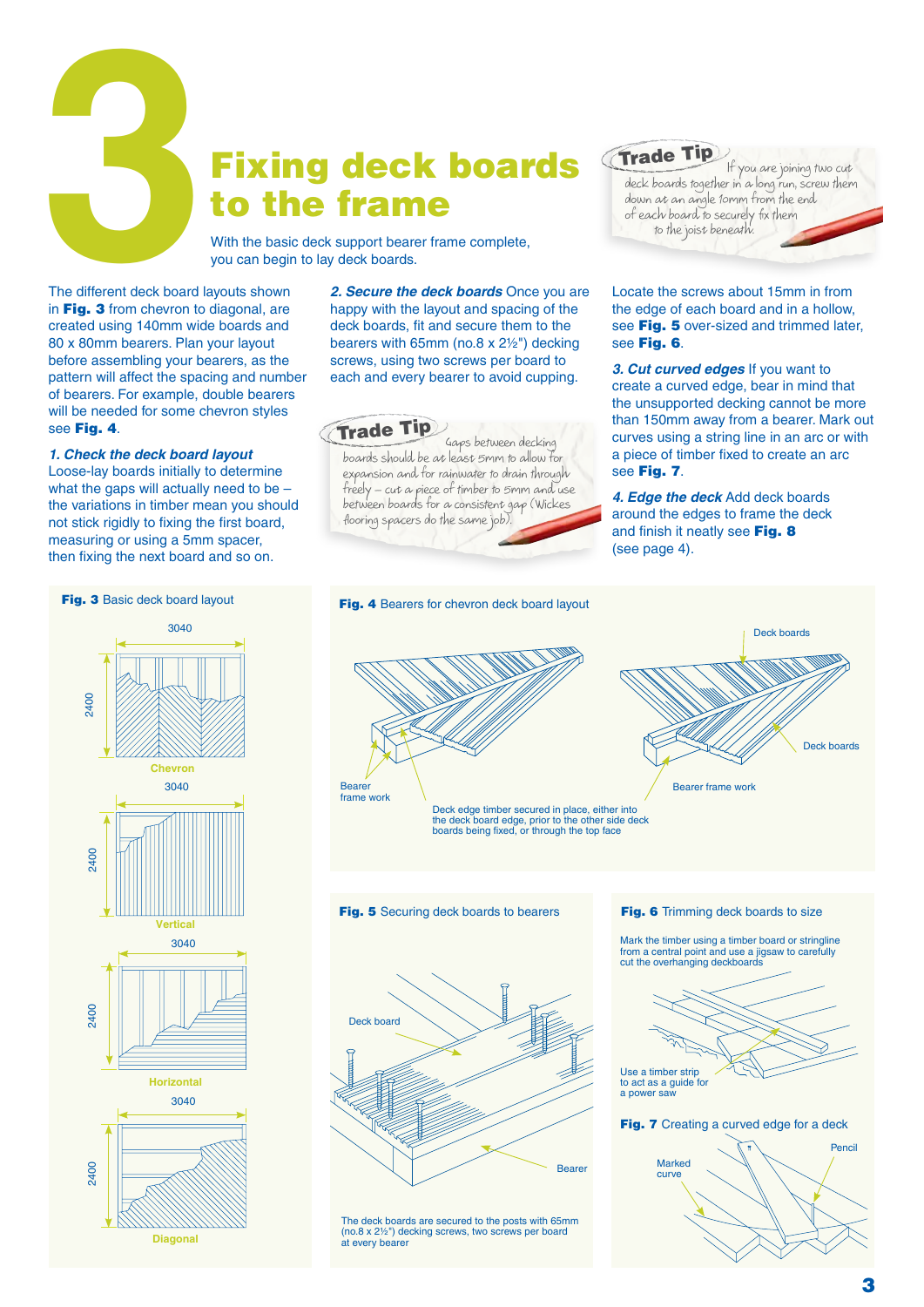

Drill a pilot hole before screwing down boards, it avoids splitting the board. Using self-countersinking decking screws will save time and result in a better finish. Trade Tip

# **4 Creating shaped<br>
<b>4 Creating**<br> **4 Creating shape?**<br> **4 Cooking to create a more intricate deck shape?<br>
You can build it simply by using our clever module syst<br>
<b>4 Create simple bearer**<br>
1. Assemble a basic dec decks with modules

Looking to create a more intricate deck shape? You can build it simply by using our clever module system

#### Create simple bearer layout modules

It's likely that your deck will be more than the basic rectangle shown on page 2, so we've created a range of five simple deck bearer layout modules for you to replicate (labelled A to E in  $Fig. 9$ ). They include a large and smaller square, a large and smaller triangle, and a narrow rectangle.

Each layout module's construction is simple to follow, and is built with 80 x 80mm bearers. All measurements shown are in mm. Each one has a materials shopping list next to it (see Fig. 9).

If your planned deck will be of a different size to ours, you can still use these modules to draw out your own design and calculate your own material requirements.

#### Combine the bearer modules to create shapes

Each of our five modules can be used in combination with the others to create a whole variety of deck designs and sizes, plus deck board arrangements see Fig. 10 (see page 5). The range of possibilities is endless – and don't forget that these modules can be used at different levels to create raised or stepped decks, too.

In all cases the bearer modules have been built as separate items, connected in situ and then boarded out.

#### Connect deck bearer frame modules

Constructing separate modules which link together in a number of ways makes construction on site more manageable, especially if you are working on your own.

**1. Assemble a basic deck** Follow the instructions on page 2 for assembling a basic deck bearer frame to create your desired modules.

**2. Group the modules** Lay each module in place to ensure you have the layout right and make any alterations necessary. See Fig. 10 (see page 5).

**3. Attach the first modules** Clamp then connect the first two modules together with external grade 150mm (6in) screws through the bearers at no more than 300mm centres. If one or more modules are to be positioned next to a house or outbuilding, it is best to connect these first and check they are lined up correctly, before starting the next.

**4. Connect the remaining modules**  See Fig. 11 (see page 5). Continue to clamp and connect your modules together by screwing them into position, checking as you go that each module is correctly positioned and level.

#### Attach a deck to the wall of the house

If you have to attach a deck to the wall of a house, establish where the deck frame will meet the wall. Ensure that the frame will not be obstructing an airbrick, and that it is at least 150mm (two brick courses) below the damp proof course.

Fix the beam to the wall with expanding masonry bolts and washers spaced every 400mm. Use 6mm plastic packers between the beam and the wall to leave a clear drainage gap to allow rainwater to run down the wall.













#### **Materials List**

**B**

**E**

- 7 3m Bearers<br>16  $2.4$ m x 140n
- 2.4m x 140mm Deck boards
- 160 65mm (no.8 x 2½") Decking screws
- 20 150mm (6") Timber drive screws

#### 4 3m Bearers

- 8 2.4m x 140mm Deck boards<br>106 65mm (no 8 x 2%") Decking
- 106 65mm (no.8 x  $2\frac{1}{2}$ ") Decking screws<br>18 150mm (6") Timber drive screws 150mm (6") Timber drive screws

#### 4 3m Bearers<br>8  $2.4$ m x 140 **C** 4

- 2.4m x 140mm Deck boards 80 65mm (no.8 x 2½") Decking screws 20 150mm (6") Timber drive screws
	- 3m Bearers
- 4 2.4m x 140mm Deck boards<br>48 65mm (no.8 x  $2\frac{1}{2}$ ") Decking **D**<sub>2</sub>
	- 65mm (no.8 x 21/2") Decking screws
	- 12 150mm (6") Timber drive screws
	- 2 3m Bearers
	- 2 2.4m x 140mm Deck boards
	- 20 65mm (no.8 x 2½") Decking screws
	- 10 150mm (6") Timber drive screws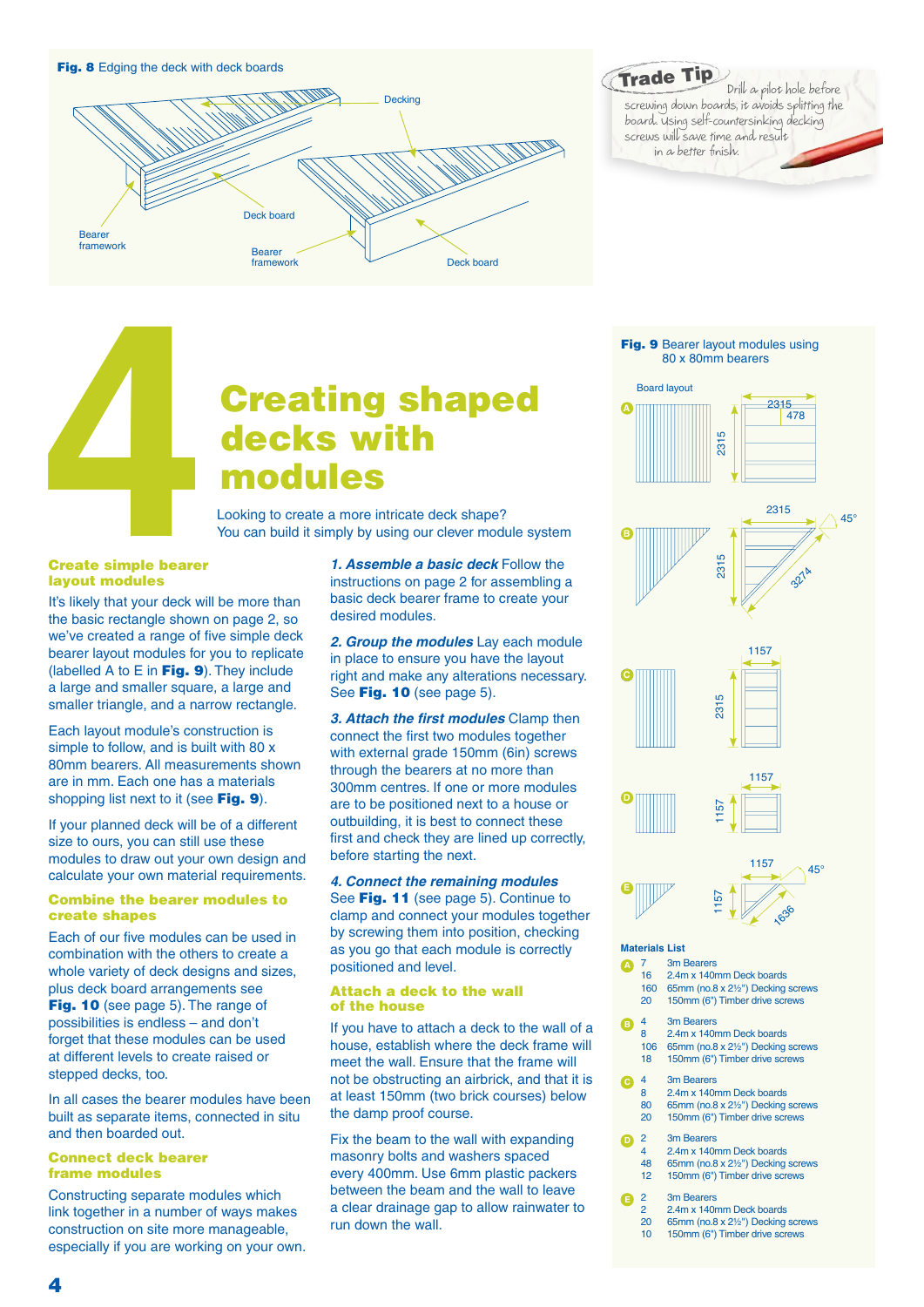#### Fig. 10 Design layouts using the individual modules shown in diagram E in Fig. 9) Fig. 11 Connecting bearer modules with screws







#### Fig. 12 Positioning posts for a raised deck



This will help with rainwater run-off to

prolong the life of the wood. When the mix has cured, remove the temporary legs or you could use Erecta plates.

**6. Position intermediate joists** Set the intermediate joists with maximum centres of 400mm. Depending on the size of the deck, intermediate post supports may also be required on the intermediate joists to reduce any movement on the deck surface. See Fig. 13 (see page 6).



### raised deck

If the deck is going over a sloping or uneven site, you may need to build a partly or fully-raised deck.

#### Build a frame for a raised deck

Construct the frame or frames using 150mm stress-graded joists and 150mm (6") timber drive screws to join the timbers together.

**1. Construct the frame** It is easiest if you make up the outer deck bearer frame first (see page 2) and then use temporary legs to support it in position.

**2. Check the frame** When the deck bearer frame is in the correct position and you have checked that it is level, dig out the post holes.

**3. Position post holes** Post holes should be at the corners of the frame and at a maximum of 1200mm centres. Most will need to be 700mm deep although this does depend on your soil type. Use half a

medium density block at the base of the hole and position the post ensuring that it is truly vertical with a spirit level. See Fig. 12.

3472

**4. Set the posts in position** Don't cut the posts to the desired length on an uneven site. It is easier to set over-long posts in place first, ready to be trimmed to the right height once the framing joists are attached and double-checked.

#### **5. Secure the posts to the frame**

Use coach bolts or screws to secure the deck bearer frame to the posts, working to a 1:80 fall to encourage rainwater drain off, and pour Postcrete or a concrete mix into the post holes, checking that the posts remain truly vertical. Ensure that the mix sits proud of the soil and that it slopes away from the timber post on all four sides.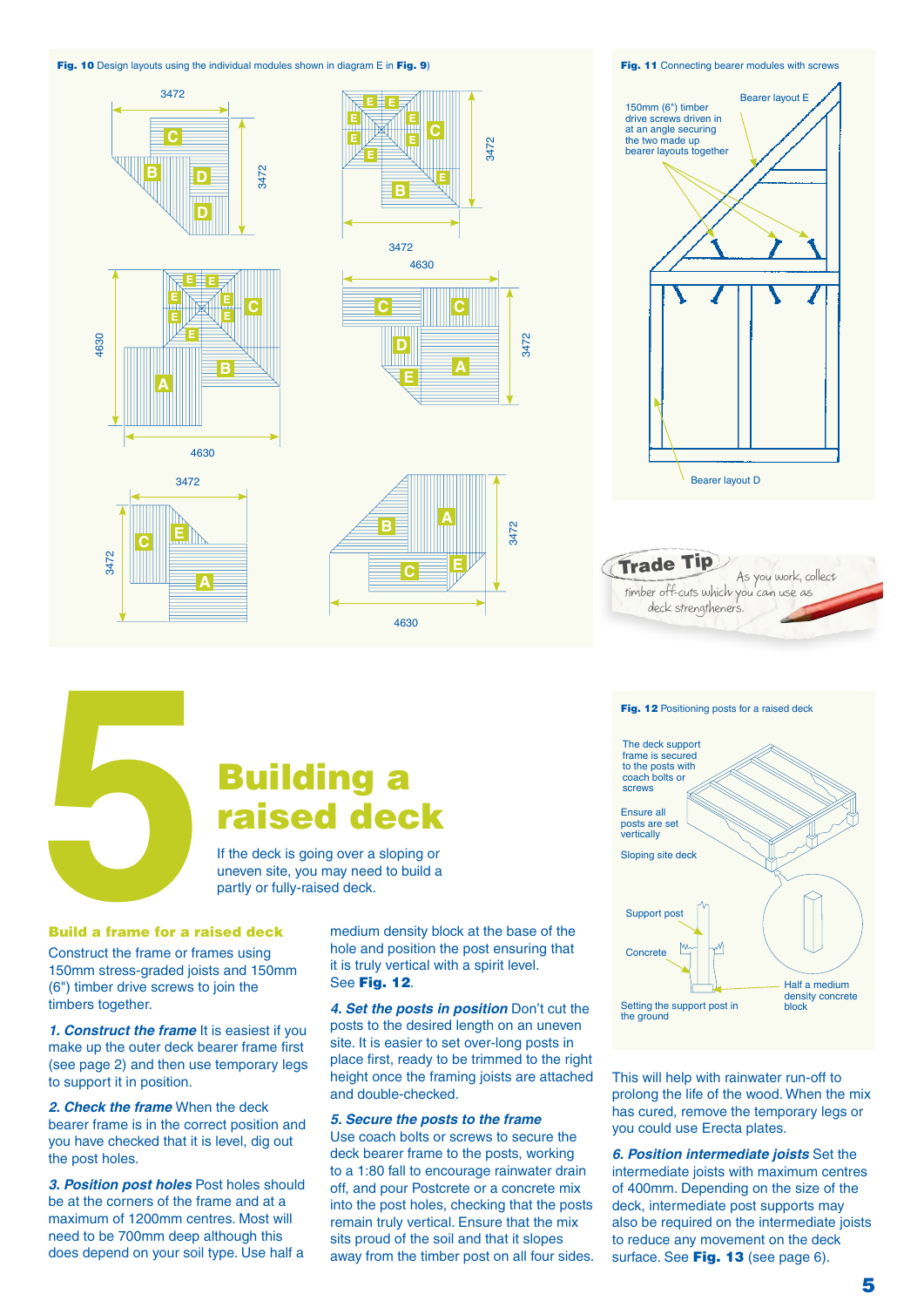#### Trade Tip

Decking posts set into concrete will inevitably come into contact with moisture over time, which will shorten their life. A good alternative to support posts is to use Erecta Plates, which can be bolted on to a concrete base. You can use these to build a deck over existing concrete or paving, too.

#### Install decking steps

Adding a pair of pre-made step risers is the simple way to create steps for your deck. If the steps are wider than 500mm, they will require additional support timbers.

**1. Cut the treads** With the width decided, cut two lengths of deck board to fit between the two risers and secure these with 150mm (6") timber drive screws, making a pilot hole first. See Fig. 14.

**2. Fix the steps to the deck** Attach the risers to the deck frame with 65mm (no.8 x 2½") decking screws. Fit deck boards to create steps. If required, you can also fit deck boards at the back of the step – see Fig. 14.

#### Trade Tip

For decking posts that will be out of view, trimming the top at an angle will help water to run off and preserve the post.





130mm exterior coach bolts





2. Mark out the handrail Set the handrail height on the newel post so the bottom of the spindles will align with the bottom of the deck bearer.

**3. Fix the handrail** Drilling clearance holes first, fix the handrails to the newel posts using two 65mm (no.8 x 2½") decking screws, driven in at an angle see Fig. 15 (see page 7).



### handrails & spindles to the deck

Handrails and spindles should always be fitted to raised decks for safety.

**1. Start with newel posts** Notch out the newel posts as shown in Fig. 15 and fix to the bearer frame using two 160mm exterior coach bolts per post.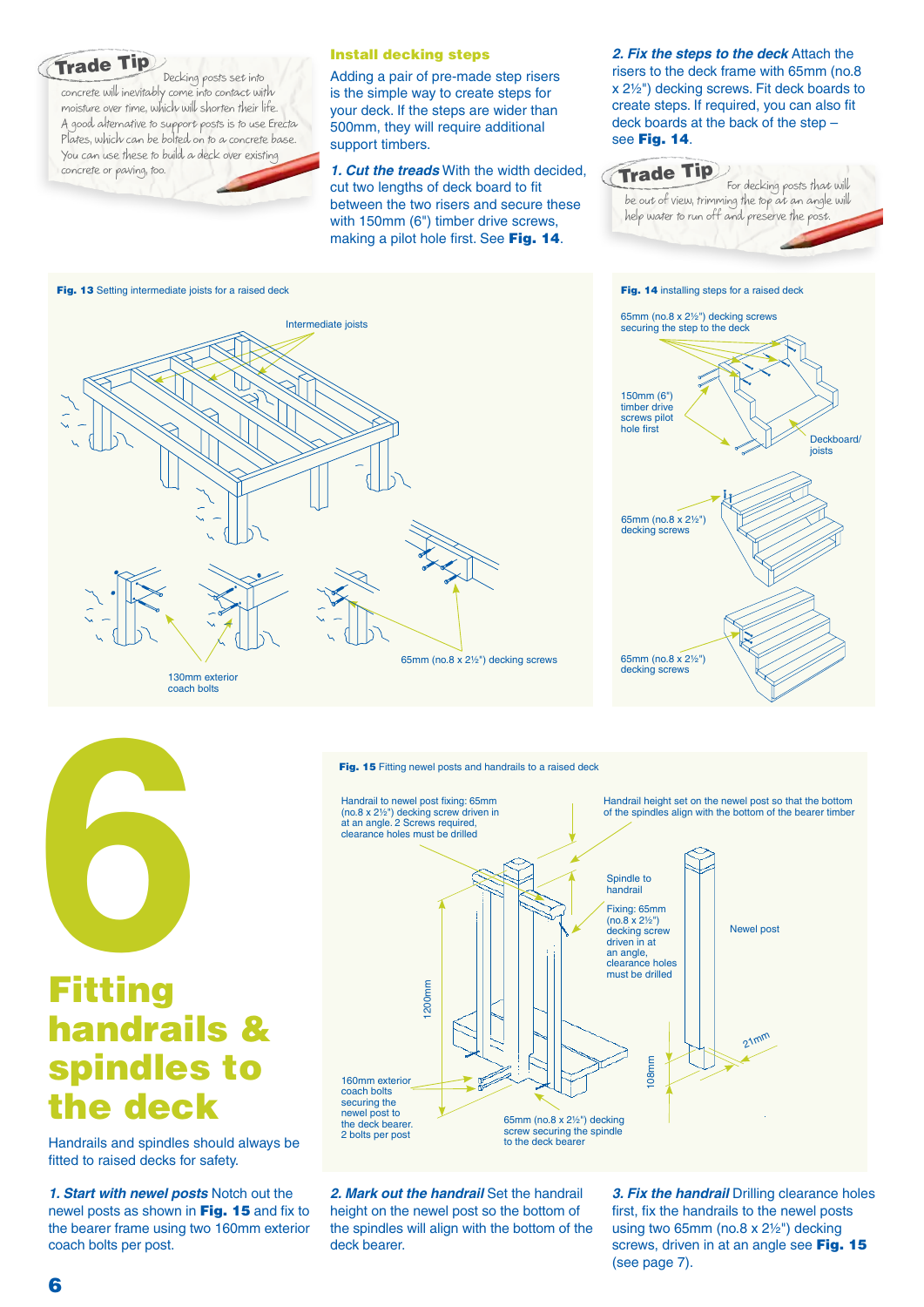**4. Fit square spindles** If you are using square spindles, fix them to the bearer and handrail with 65mm (no.8  $x$  2 $\frac{1}{2}$ ") decking screws. The spindles should be spaced so that a 100mm sphere cannot be passed through the gaps see Fig. 16.

**5. Fit shaped spindles** For shaped spindles, use a handrail as the base rail and assemble the spindle, base and handrail before positioning them between the newel posts, as shown in Fig. 16. Drive 65mm (no.8 x 2½") decking screws through the base rail into the centre of the spindles and, at the top, drive the screws into the handrail at an angle.

**6. Attach to the steps** Fit the newel post, handrail and spindles to the steps as shown in Fig. 17.

#### Trade Tip

Make spacing the spindles quicker and easier by making a jig from two off cuts of wood or MDF; set the spacing at around 100mm. When attaching spindles, start at the centre and work outwards so that the space at either end is equal.

# **7**<br>**7**Building<br>**7** Plan your pergola on your deck layout<br>first. The same pergola components ca pergola

Plan your pergola on your deck layout first. The same pergola components can be used to build a freestanding feature or build a canopy off the house wall, too.

**1. Decide on the pergola's position** Position and connect the pergola posts as shown in Fig. 18. Corner posts are located slightly differently to intermediate posts but they all need housing cut out to enable the posts to overlap the deck by 21mm wherever balustrading is to be added.

Overlap is essential if you are using balustrading because handrails are connected to the posts in some cases and to newel posts in others, and they need to be aligned. The 21mm cut-out is duplicated on the newel posts, while the square spindles are fitted directly to the outside face of the deck bearers. See Fig. 16 for newel posts, spindle location and fixings.

#### Fig. 16 Fitting spindles on a raised deck











Where the post butts up to the deck bearer secure using two 160mm exterior coach bolts. All the posts are concreted in the ground